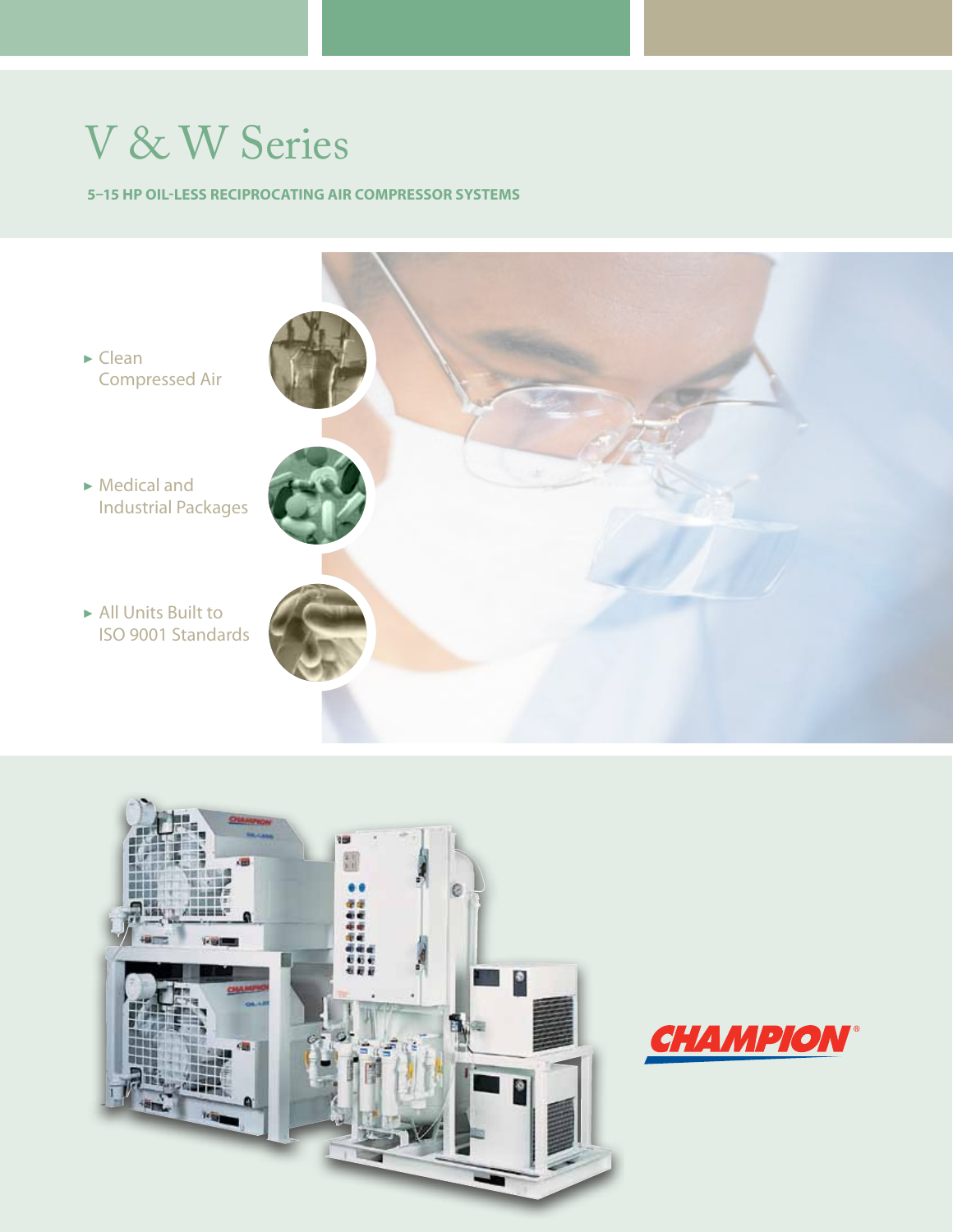# Oil-Less Air Compressors

**New Technology Creates New Applications**

With the perfection of oil-less air technology by Champion, new applications are being developed everyday:

- **Medical Complexes**
- $\blacktriangleright$  Laboratories
- ► Consumer Use
- Waste Water Facilities
- ▶ Ozone Generation
- Steel/Coke Processing
- **Chemical Processing**
- Electronics Production
- **Food Processing**
- **Instrument Manufacturing**
- Pharmaceutical Production
- Research Facilities
- **Plastics Manufacturing**
- Aquariums/SCUBA
- Beverage Dispensing
- Theme Parks
- Aviation

Champion Medical Air Systems meet NFPA99 standard requirements for medical air compressors.

NFPA was created in 1896 as a standards making body. Today, over 66,000 fire safety professionals belong to the NFPA, the world's largest and most influential fire safety organization.

NFPA has published almost 300 codes and standards with the mission of preventing the loss of life and property. Topics include fire prevention equipment, extinguishing systems, inspection, residential and commercial dwellings, safety of flammable gases, and the very important National Electrical Code.





Champion Oil-less Compressors are designed to meet the most precise standards for compressed air purity in industrial and institutional applications. With advanced design features and a system that combines quality, durability and state-of-theart lubrication technology, the V & W Series offers freedom from oil… freedom from maintenance…freedom from noise…freedom from worry!

The concept is simple: No oil in the compressor equals no oil in the air. All oil, even in the crankcase, is eliminated. The unique design of the V & W Series assures the long life and productivity you've come to expect from Champion.

## Champion Meets the Need

The need was already there: Find a reliable way to completely eliminate any oil getting from the compressor into the delivered air stream. Champion met the challenge by applying new technology, new materials and new manufacturing techniques to our compressor design. Internal moving parts in the Champion Oil-less design are protected from wear without conventional lubrication. Crankshaft and rod bearings are lubricated by exclusive sealed, solid synthetic lubricants. The result is low maintenance, high durability and pure, oil-less air!





### Clean Compressed Air

Champion has always been at the forefront of air compressor technology. Champion V & W Series oil-less compressors are no exception. We offer 100% duty cycle, sealed antifriction bearings and filled PTFE rings.

Champion's continuing program of product research and development assures that your Champion compressor includes the latest advancements in oil-less technology. We can design and build a system that meets your demand.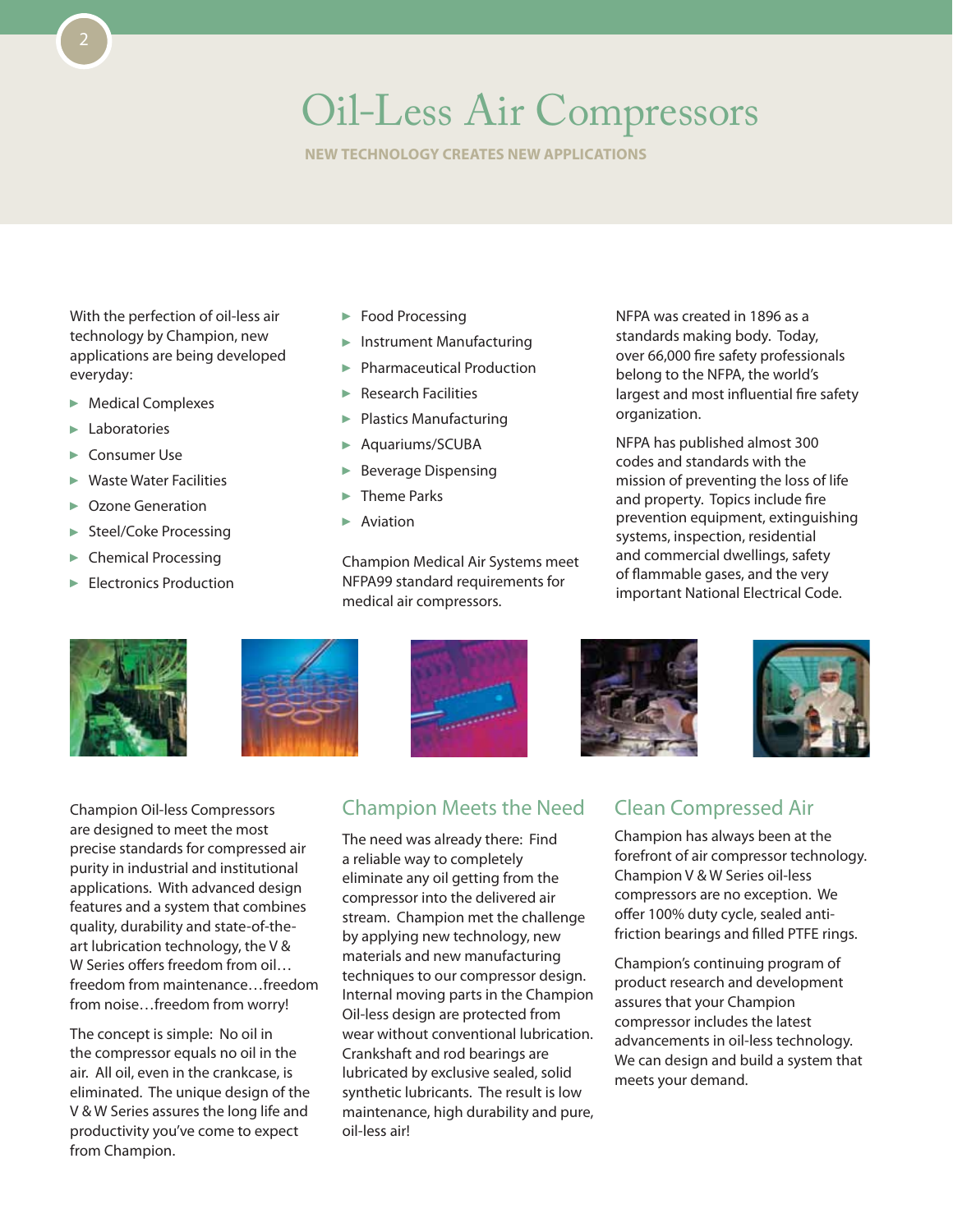# Heart of a Thoroughbred…

### Oil-Less Compressed Air Applications

Air that is produced by oil-less compressors is used to drive pneumatic devices in surgical areas, critical care areas, nurseries, operating rooms, intensive care, post operative care, emergency rooms and hyperbaric chambers.

#### **Optional Features**

A wide selection of configurations and options allows you to customize the compressor system to your specific needs:

- ► Control Panel
- Fusible Disconnect Switches
- Automatic Tank Drain
- $\blacktriangleright$  Flexible Discharge Line
- ▶ Vibro-Isolators
- Vinyl-Lined or Galvanized Receivers
- Water-Cooled Aftercooler
- Remote Intake Air Filter/Silencer
- ► High Temperature Shutdown/ Lag Compressor Alarm
- $\blacktriangleright$  Air Dryer and Bypass Piping
- ▶ Downstream Filter Banks and Indicator Gauges

### Leading Edge Technology Delivered With Responsive, Local Service

From air intake to end use, Champion can supply all the components and systems needed for your oilless compressor application. We're a complete systems designer, manufacturer, and supplier.

When you work with Champion you get the best of both worlds. Utilizing powerful CAD systems, our application engineers will work closely with you to develop specifications and build a system to meet your needs. In turn, all installation and service is handled by locally-based representatives and distributors who are well versed in compressor technology. We maintain a worldwide sales and service network to support this effort.

No one else has the experience or scope to design, build and maintain complete air management systems for medical, institutional and industrial use. Count on Champion to be your single source for oil-less air compressor technology.

All Champion medical air systems meet current NFPA99 standards for health care facilities. Staying abreast of the changing regulations and requirements for medical compressed air systems is a high priority at Champion.

nsp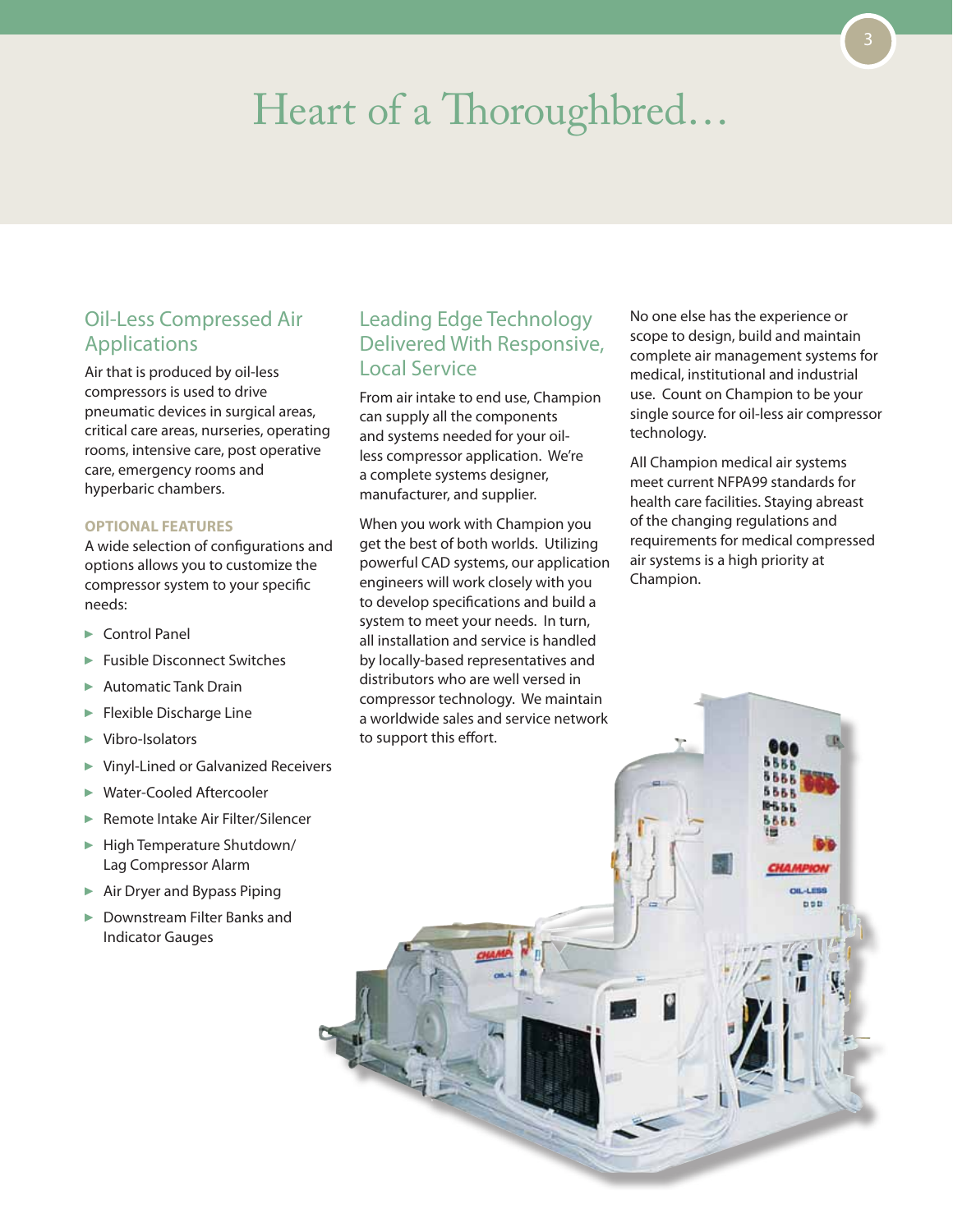# Our Unique Medical Compressors System



## Approach to Your Compressed Air Management Needs Champion understands that your

We Take a Systems

medical facility's oil-less compressor is part of a more comprehensive air management system. That's why we supply complete air compressor packages that can include air dryers, specialized filter banks, dewpoint/ CO monitor, and complete controls.

Our approach to medical compressor system design is unique. Rather than offering a single, large system, we offer smaller, multiple-compressor units connected to a single air receiver. This energy-saving design means that you have maximum air delivery only when you need it. You have the flexibility of single unit operation alternating between compressors or multiplecompressor operation, depending on air demand.

This redundant design assures that you always have a reliable source of compressed air and the small footprint of our oil-less packages saves valuable floor space and allows for easy installation.

- $\blacktriangleright$  Filter Bank
- PRV Station
- Bypass Valve



**Monitors** 

- Dewpoint Monitor
- CO Monitors

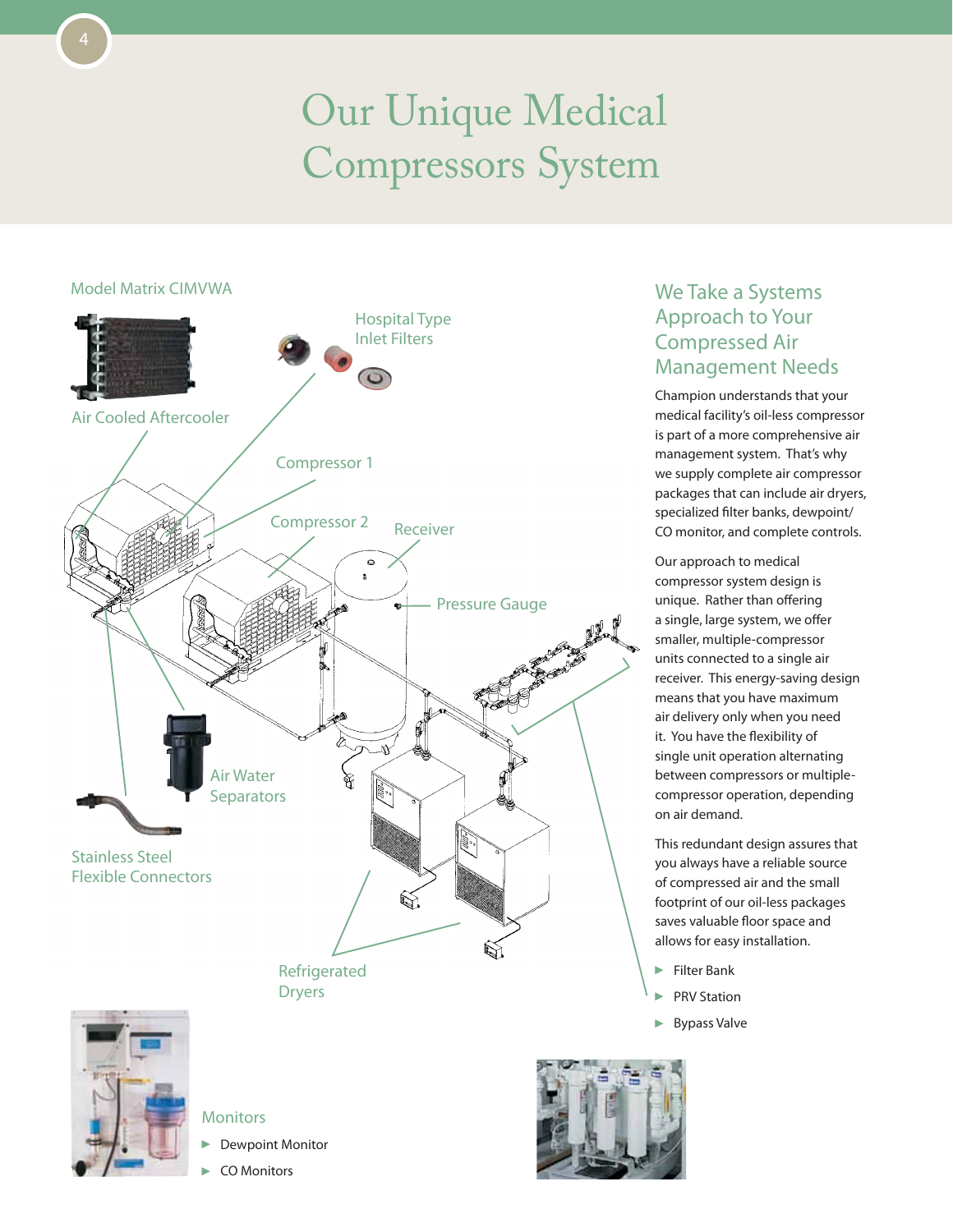# Compare These Features

**Unmatched in the industry!**



## Totally Dry Crankcase

Designed to maintain continuous operation. Finned to maximize efficient heat transfer. Large cover provides easy access to internal parts for service.



### Bearings

Long-lasting ball bearing design; 100% oil-less. 10,000-hour life on drive set bearings, 20,000 hours on main bearings.

### Valves

Plated valve plates and reeds of highest grade Swedish steel extend operating life and durability.



## Piston Rings

Designed for oil-less compressor service with three compression rings and two guide rings. Exclusive "O" ring bumper prevents axial movement of the guide rings and eliminates end wear. Formulated of filled PTFE material for long life and compatibility with the hardened nickel-plated, polished surface of the cylinder bore.





## 100% Duty Cycle Operation

All models are rated for 100% continuous duty cycle at 100 PSIG for single-stage units and 175 PSIG for two-stage units.



## Cast-Iron Cylinders

Permanently nickel-plated and hardened to resist wear and corrosion, even under extreme operating conditions. Smooth bore, polished finish, minimizes friction and reduces heat build-up for long ring wear life.

## Spring-Isolated Base

Eliminates need for special foundations. Compressor and motor are mounted on a common inner base plate. This inner base is mounted on vibro-isolation springs

to absorb all vibration. Meets NFPA guidelines for medical air compressors (Over-andunder unit configuration uses elastomeric vibro-isolators).



## **Crankshaft**

Cantilevered crankshaft design provides superior balance and long life.





## Air-Cooled Aftercooler

(Optional) Oversized, with ample reserve for cooling discharged air to within 5 - 10 degrees of ambient temperature. Enables air dryer to work at its highest efficiency.

5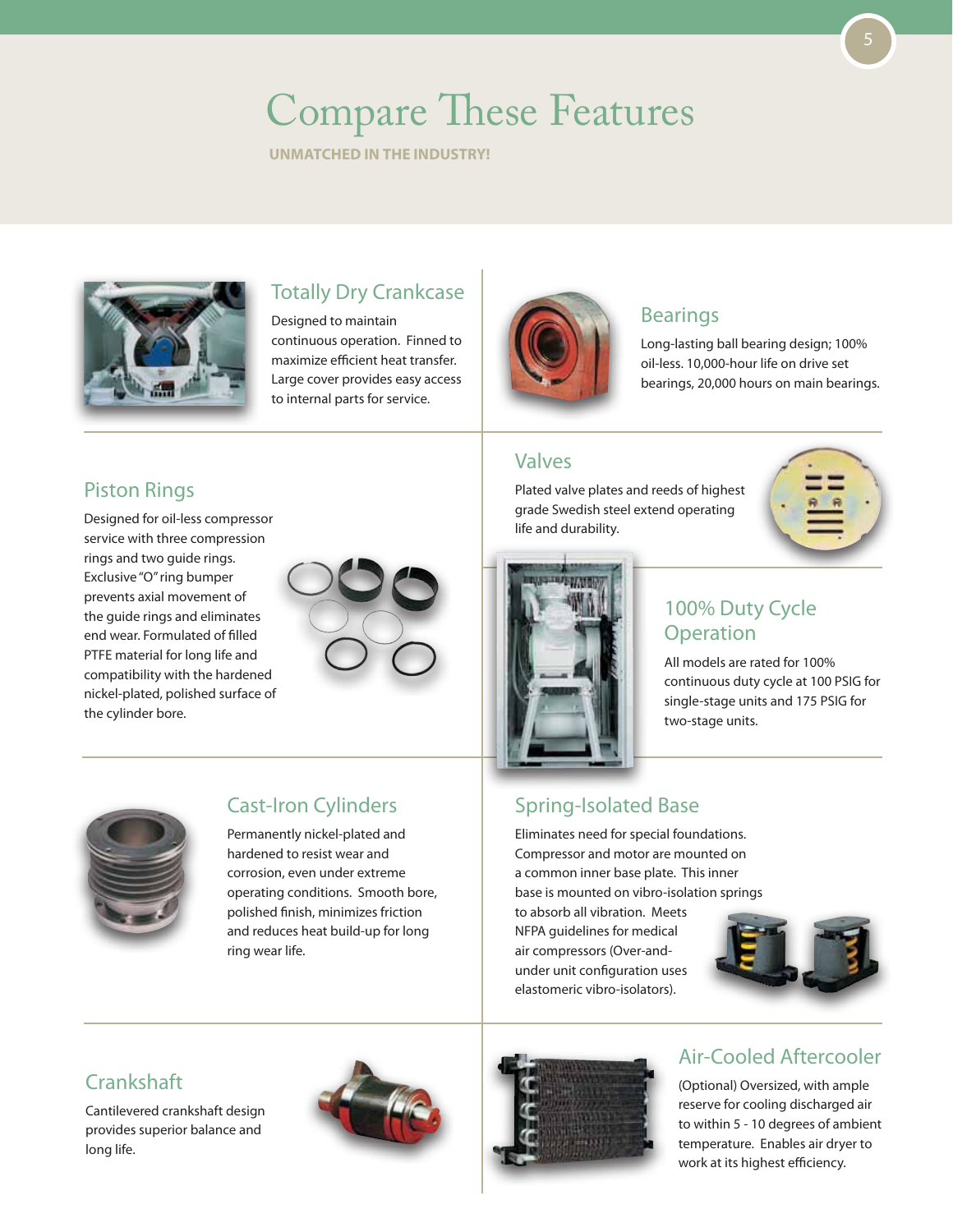# Specifications

#### **Horizontal base mount, two stage, electric motor driven CIBVWA**

| <b>Unit Model</b> | <b>HP</b> |                                     | <b>RPM</b> | <b>CFM Deliverv*</b> |      | <b>Bore DIA IN</b>       | <b>Stroke IN</b> | Dimensions            | <b>WT LBS</b> |
|-------------------|-----------|-------------------------------------|------------|----------------------|------|--------------------------|------------------|-----------------------|---------------|
|                   |           | Pump<br>125 PSIG<br><b>175 PSIG</b> |            |                      |      | $L \times W \times H$ IN |                  |                       |               |
| 5VTR20            |           | <b>VTR</b>                          | 1000       | 16.1                 | 15.8 | 4.72 & 2.56              | 1.97             | 571/4 x 371/2 x 373/8 | 1035          |
| <b>7VTR20</b>     | 7.5       | <b>VTR</b>                          | 1300       | 21.4                 | 21.2 | 4.72 & 2.56              | 1.97             | 571/4 x 371/2 x 373/8 | 1115          |
| 10WTR45           | 10        | <b>WTR</b>                          | 1065       | 36.0                 | 35.4 | 4.72 & 3.54              | 1.97             | 571/4 x 371/2 x 373/8 | 1155          |
| <b>15WTR45</b>    | 15        | <b>WTR</b>                          | 1450       | 48.4                 | 48.0 | 4.72 & 3.54              | 1.97             | 571/4 x 371/2 x 373/8 | 1195          |

#### **Horizontal base mount, single stage, electric motor driven CIBVWA**

| <b>Unit Model</b> | <b>HP</b> |             | <b>RPM</b> | <b>CFM Delivery*</b> |                 | <b>Bore DIA IN</b> | <b>Stroke IN</b> | <b>Dimensions</b>        | <b>WT LBS</b> |
|-------------------|-----------|-------------|------------|----------------------|-----------------|--------------------|------------------|--------------------------|---------------|
|                   |           | <b>Pump</b> |            | 50 PSIG              | <b>100 PSIG</b> |                    |                  | $L \times W \times H$ IN |               |
| 5VTS35            |           | VTS         | 740        | 21.7                 | 16.8            | 4.72               | 1.97             | 571/4 x 371/2 x 373/8    | 1030          |
| 7VTS35            | 7.5       | <b>VTS</b>  | 1065       | 31.6                 | 25.9            | 4.72               | 1.97             | 571/4 x 371/2 x 373/8    | 1105          |
| 10VTS35           | 10        | VTS         | 1450       | 43.0                 | 35.2            | 4.72               | 1.97             | 571/4 x 371/2 x 373/8    | 1120          |
| <b>15WTS55</b>    | 15        | <b>WTS</b>  | 1140       | 69.0                 | 56.5            | 4.72               | 2.36             | 571/4 x 371/2 x 373/8    | 1180          |

#### **Horizontal tank mount, two stage, electric motor driven CISVWA**

|                   | <b>HP</b> | <b>Tank</b><br><b>Size</b> | Pump       | <b>RPM</b> |          | <b>CFM Delivery*</b> |                    | <b>Stroke IN</b> | <b>Dimensions</b>                   | <b>WT LBS</b> |
|-------------------|-----------|----------------------------|------------|------------|----------|----------------------|--------------------|------------------|-------------------------------------|---------------|
| <b>Unit Model</b> |           |                            |            |            | 125 PSIG | 175 PSIG             | <b>Bore DIA IN</b> |                  | $L \times W \times H$ IN            |               |
| 12T5VTR20         | 5         | 120                        | <b>VTR</b> | 1000       | 16.1     | 15.8                 | 4.72 & 2.56        | 1.97             | 69 x 371/2 x 67                     | 1480          |
| 25T5VTR20         | 5         | 250                        | <b>VTR</b> | 1000       | 16.1     | 15.8                 | 4.72 & 2.56        | 1.97             | $92 \times 37\frac{1}{2} \times 73$ | 1845          |
| 12T7VTR20         | 7.5       | 120                        | <b>VTR</b> | 1300       | 21.4     | 21.2                 | 4.72 & 2.56        | 1.97             | 69 x 371/2 x 67                     | 1545          |
| 25T7VTR20         | 7.5       | 250                        | <b>VTR</b> | 1300       | 21.4     | 21.2                 | 4.72 & 2.56        | 1.97             | $92 \times 37\frac{1}{2} \times 73$ | 1910          |
| 12T10WTR45        | 10        | 120                        | <b>WTR</b> | 1065       | 36.0     | 35.4                 | 4.72 & 3.54        | 1.97             | 69 x 371/2 x 67                     | 1570          |
| 25T10WTR45        | 10        | 250                        | <b>WTR</b> | 1065       | 36.0     | 35.4                 | 4.72 & 3.54        | 1.97             | $92 \times 37\frac{1}{2} \times 73$ | 2145          |
| 12T15WTR45        | 15        | 120                        | <b>WTR</b> | 1450       | 48.4     | 48.0                 | 4.72 & 3.54        | 1.97             | 69 x 371/2 x 67                     | 1725          |
| 25T15WTR45        | 15        | 250                        | <b>WTR</b> | 1450       | 48.4     | 48.0                 | 4.72 & 3.54        | 1.97             | $92 \times 37\frac{1}{2} \times 73$ | 2145          |

#### **Horizontal tank mount, single stage, electric motor driven CISVWA**

|                   |           | <b>Tank</b><br><b>Size</b> | Pump       | <b>RPM</b> |         | <b>CFM Delivery*</b> |                    | <b>Stroke IN</b> | <b>Dimensions</b>                   | <b>WT LBS</b> |
|-------------------|-----------|----------------------------|------------|------------|---------|----------------------|--------------------|------------------|-------------------------------------|---------------|
| <b>Unit Model</b> | <b>HP</b> |                            |            |            | 50 PSIG | 100 PSIG             | <b>Bore DIA IN</b> |                  | $L \times W \times H$ IN            |               |
| 12T5VTS35         | 5         | 120                        | VTS        | 740        | 21.7    | 16.8                 | 4.72               | 1.97             | 69 x 371/2 x 67                     | 1515          |
| 25T5VTS35         | 5         | 250                        | <b>VTS</b> | 740        | 21.7    | 16.8                 | 4.72               | 1.97             | $92 \times 37\frac{1}{2} \times 73$ | 1875          |
| 12T7VTS35         | 7.5       | 120                        | <b>VTS</b> | 1065       | 31.6    | 25.9                 | 4.72               | 1.97             | 69 x 371/2 x 67                     | 1530          |
| 25T7VTS35         | 7.5       | 250                        | <b>VTS</b> | 1065       | 31.6    | 25.9                 | 4.72               | 1.97             | $92 \times 37\frac{1}{2} \times 73$ | 1890          |
| 12T10VTS35        | 10        | 120                        | <b>VTS</b> | 1450       | 43.0    | 35.2                 | 4.72               | 1.97             | 69 x 371/2 x 67                     | 1550          |
| 25T10VTS35        | 10        | 250                        | <b>VTS</b> | 1450       | 43.0    | 35.2                 | 4.72               | 1.97             | $92 \times 37\frac{1}{2} \times 73$ | 1910          |
| 12T15WTS55        | 15        | 120                        | <b>WTS</b> | 1140       | 69.0    | 56.5                 | 4.72               | 2.36             | 69 x 371/2 x 67                     | 1720          |
| 25T15WTS55        | 15        | 250                        | <b>WTS</b> | 1140       | 69.0    | 56.5                 | 4.72               | 2.36             | $92 \times 37\frac{1}{2} \times 73$ | 2125          |

\* Units tested in accordance with CAGI/PEUROP acceptance test code PN2CPTC2.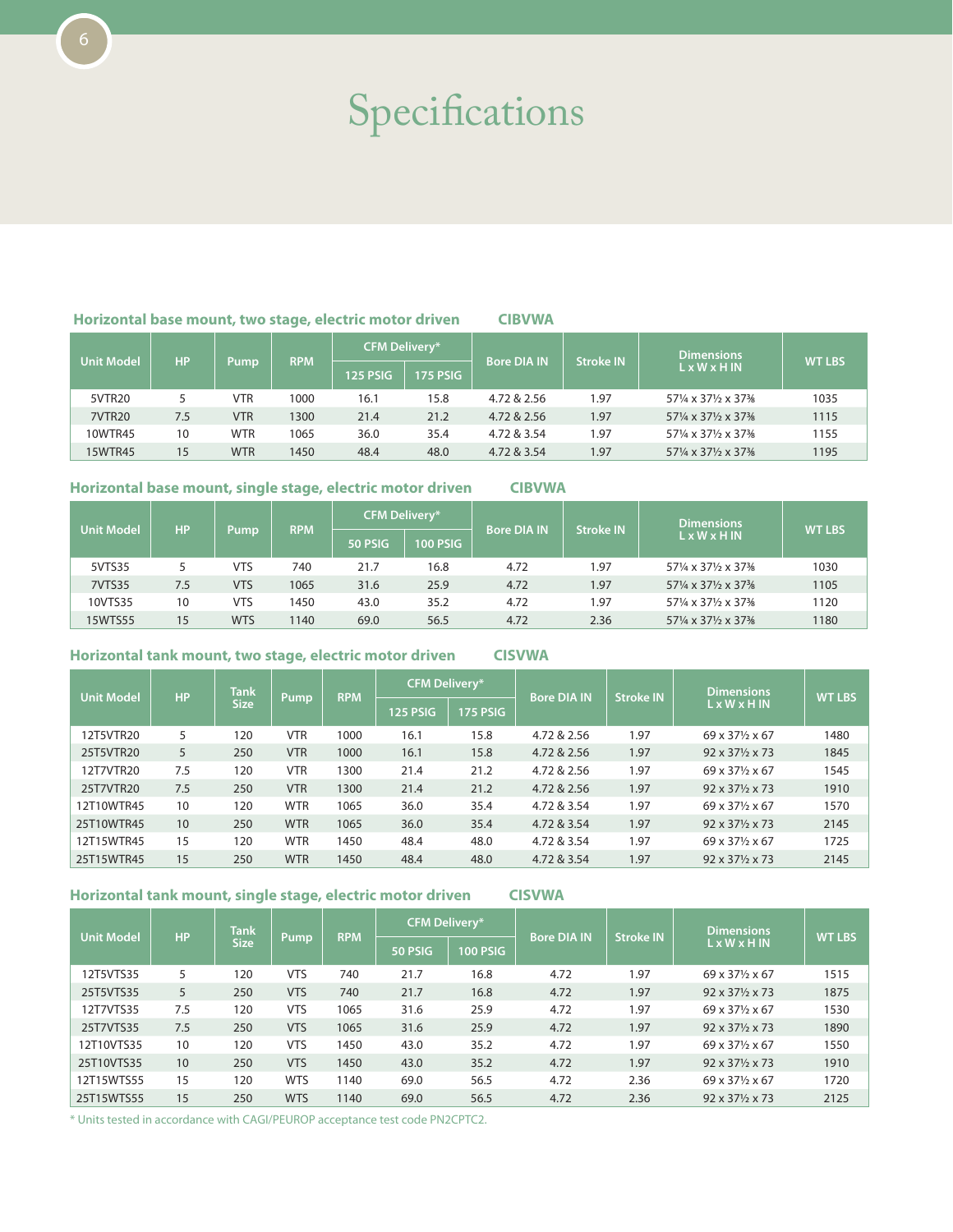#### **Vertical two stage, cabinet enclosed, electric motor driven CICVWA**

|                   |           |            |            | <b>CFM Delivery*</b> |                 |                    |                  | <b>Dimensions</b>            |               |  |
|-------------------|-----------|------------|------------|----------------------|-----------------|--------------------|------------------|------------------------------|---------------|--|
| <b>Unit Model</b> | <b>HP</b> | Pump       | <b>RPM</b> | <b>125 PSIG</b>      | <b>175 PSIG</b> | <b>Bore DIA IN</b> | <b>Stroke IN</b> | $L \times W \times H$ IN     | <b>WT LBS</b> |  |
| 5EVTR20           |           | VTR        | 1000       | 16.1                 | 15.8            | 4.72 & 2.56        | 1.97             | 40 x 37 x 653/4              | 1053          |  |
| 7EVTR20           | 7.5       | <b>VTR</b> | 1300       | 21.4                 | 21.2            | 4.72 & 2.56        | 1.97             | 40 x 37 x 65 <sup>3</sup> /4 | 1058          |  |
| 10EWTR45          | 10        | <b>WTR</b> | 1065       | 36.0                 | 35.4            | 4.72 & 3.54        | 1.97             | 40 x 37 x 65 <sup>3</sup> /4 | 1096          |  |
| 15EWTR45          | 15        | <b>WTR</b> | 1450       | 48.4                 | 48.0            | 4.72 & 3.54        | 1.97             | 40 x 37 x 65 <sup>3</sup> /4 | 1244          |  |

#### **Vertical single stage, cabinet enclosed, electric motor driven CICVWA**

| <b>Unit Model</b> | <b>HP</b> |            | <b>RPM</b>          | <b>CFM Delivery*</b> |      | <b>Bore DIA IN</b> | <b>Stroke IN</b>         | <b>Dimensions</b>                        | <b>WT LBS</b> |
|-------------------|-----------|------------|---------------------|----------------------|------|--------------------|--------------------------|------------------------------------------|---------------|
|                   |           | Pump       | 50 PSIG<br>100 PSIG |                      |      |                    | $L \times W \times H$ IN |                                          |               |
| 5EVTS35           |           | VTS        | 740                 | 21.7                 | 16.8 | 4.72               | 1.97                     | 40 x 37 x 65 <sup>3</sup> /4             | 999           |
| 7EVTS35           | 7.5       | <b>VTS</b> | 1065                | 31.6                 | 25.9 | 4.72               | 1.97                     | 40 x 37 x 65 <sup>3</sup> / <sub>4</sub> | 1004          |
| 10EVTS35          | 10        | <b>VTS</b> | 1450                | 43.0                 | 35.2 | 4.72               | 1.97                     | 40 x 37 x 65 <sup>3</sup> /4             | 1040          |
| 15EWTS55          | 15        | <b>WTS</b> | 1140                | 69.0                 | 56.5 | 4.72               | 2.36                     | 40 x 37 x 65 <sup>3</sup> /4             | 1180          |

#### **Horizontal duplex tank mount, two stage, electric motor driven CIDVWA**

|                   |           | Tank    |            |            | <b>CFM Delivery*</b> |          |                    | <b>Stroke IN</b> | <b>Dimensions</b>        | <b>WT LBS</b> |
|-------------------|-----------|---------|------------|------------|----------------------|----------|--------------------|------------------|--------------------------|---------------|
| <b>Unit Model</b> | <b>HP</b> | Size GA | Pump       | <b>RPM</b> | 125 PSIG             | 175 PSIG | <b>Bore DIA IN</b> |                  | $L \times W \times H$ IN |               |
| 12TD5VTR20        | 5(2)      | 120     | <b>VTR</b> | 1000       | 32.2                 | 31.6     | 4.72 & 2.56        | 1.97             | 881/4 x 571/4 x 601/2    | 2575          |
| 25TD5VTR20        | 5(2)      | 250     | <b>VTR</b> | 1000       | 32.2                 | 31.6     | 4.72 & 2.56        | 1.97             | 84 x 67 x 72             | 2935          |
| 12TD7VTR20        | 7.5(2)    | 120     | <b>VTR</b> | 1300       | 42.8                 | 42.4     | 4.72 & 2.56        | 1.97             | 881/4 x 571/4 x 601/2    | 2750          |
| 25TD7VTR20        | 7.5(2)    | 250     | <b>VTR</b> | 1300       | 42.8                 | 42.4     | 4.72 & 2.56        | 1.97             | 84 x 67 x 72             | 3110          |
| 12TD10WTR45       | 10(2)     | 120     | <b>WTR</b> | 1065       | 72.0                 | 70.8     | 4.72 & 3.54        | 1.97             | 881/4 x 571/4 x 601/2    | 2820          |
| 25TD10WTR45       | 10(2)     | 250     | <b>WTR</b> | 1065       | 72.0                 | 70.8     | 4.72 & 3.54        | 1.97             | 84 x 67 x 72             | 3220          |
| 12TD15WTR45       | 15(2)     | 120     | <b>WTR</b> | 1450       | 96.8                 | 96.0     | 4.72 & 3.54        | 1.97             | 881/4 x 571/4 x 601/2    | 3060          |
| 25TD15WTR45       | 15(2)     | 250     | <b>WTR</b> | 1450       | 96.8                 | 96.0     | 4.72 & 3.54        | 1.97             | 84 x 67 x 72             | 3480          |

#### **Horizontal duplex tank mount, single stage, electric motor driven CIDVWA**

|                   |           | Tank<br>Size GA | Pump       | <b>RPM</b> | <b>CFM Delivery*</b> |          | <b>Bore DIA IN</b> | <b>Stroke IN</b> | <b>Dimensions</b>        | <b>WT LBS</b> |
|-------------------|-----------|-----------------|------------|------------|----------------------|----------|--------------------|------------------|--------------------------|---------------|
| <b>Unit Model</b> | <b>HP</b> |                 |            |            | 50 PSIG              | 100 PSIG |                    |                  | $L \times W \times H$ IN |               |
| 12TD5VTS35        | 5(2)      | 120             | <b>VTS</b> | 740        | 43.4                 | 33.6     | 4.72               | 1.97             | 881/4 x 571/4 x 601/2    | 2545          |
| 25TD5VTS35        | 5(2)      | 250             | <b>VTS</b> | 740        | 43.4                 | 33.6     | 4.72               | 1.97             | 84 x 67 x 72             | 1875          |
| 12TD7VTS35        | 7.5(2)    | 120             | <b>VTS</b> | 1065       | 63.2                 | 51.8     | 4.72               | 1.97             | 881/4 x 571/4 x 601/2    | 2760          |
| 25TD7VTS35        | 7.5(2)    | 250             | <b>VTS</b> | 1065       | 63.2                 | 51.8     | 4.72               | 1.97             | 84 x 67 x 72             | 3125          |
| 12TD10VTS35       | 10(2)     | 120             | <b>VTS</b> | 1450       | 86.0                 | 70.4     | 4.72               | 1.97             | 881/4 x 571/4 x 601/2    | 2815          |
| 25TD10VTS35       | 10(2)     | 250             | <b>VTS</b> | 1450       | 86.0                 | 70.4     | 4.72               | 1.97             | 84 x 67 x 72             | 3220          |
| 12TD15WTS55       | 15(2)     | 120             | <b>WTS</b> | 1140       | 138.0                | 113.0    | 4.72               | 2.36             | 881/4 x 571/4 x 601/2    | 3055          |
| 25TD15WTS55       | 15(2)     | 250             | <b>WTS</b> | 1140       | 138.0                | 113.0    | 4.72               | 2.36             | 84 x 67 x 72             | 3440          |

\* Units tested in accordance with CAGI/PEUROP acceptance test code PN2CPTC2.